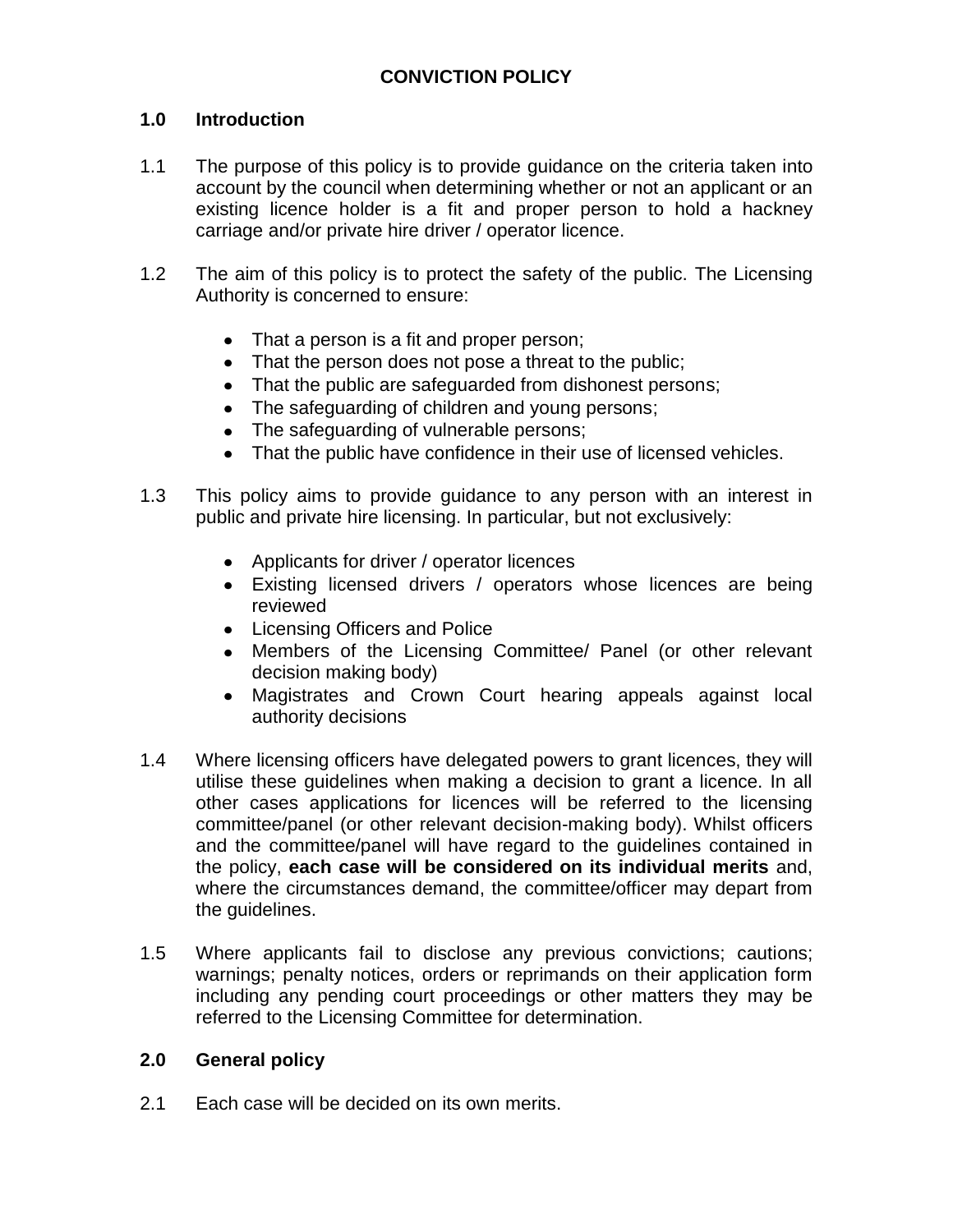- 2.2 A person with a conviction for a serious offence need not be automatically barred from obtaining a licence, but would normally be expected to:
	- a. Remain free of conviction for an appropriate period (as set out below); and
	- b. Show evidence that he or she is a fit and proper person to hold a licence (the onus is on the applicant to produce such evidence).
- 2.3 For the purposes of this Policy, "other matters to be considered" may include but are not limited to the following:
	- a) Criminal / motoring convictions;
	- b) Court Martial;
	- c) Cautions;
	- d) Fixed penalty notices or other penalty notices;
	- e) Anti-social behaviour orders or other similar orders;
	- f) Breach of licensing conditions;
	- g) Formal Warnings or Reprimands;
	- h) Charges or matters awaiting trial;
	- i) Fitness and propriety.
- 2.4 Where an applicant has a conviction(s) or other matter(s) to be considered for a criminal offence, the council cannot review the merits of the conviction or other matter.
- 2.5 Where an applicant / licence holder has a conviction or other matter to be considered for an offence of aiding, abetting, attempting, conspiring, counselling, procuring, causing, permitting or inciting any of the criminal or motoring convictions / matters specified in this guidance, they will be considered relevant for the substantive matter.

### **3.0 Appeals**

3.1 Any applicant who has been refused a driver / operator licence, or a licensed driver / operator whose licence has been suspended or revoked has a right to appeal to the Magistrates' Court within 21 days of receipt of the notice.

### **4.0 Powers**

- 4.1 Powers to grant driver / operator licences are contained within Section 51, Section 55 and Section 59 of the Local Government (Miscellaneous Provisions) Act 1976 (the Act).
- 4.2 Powers to suspend, revoke or refuse to renew a driver's licence are contained within Section 61 of the Act, where the applicant/licence holder has been convicted of an offence involving dishonesty, indecency,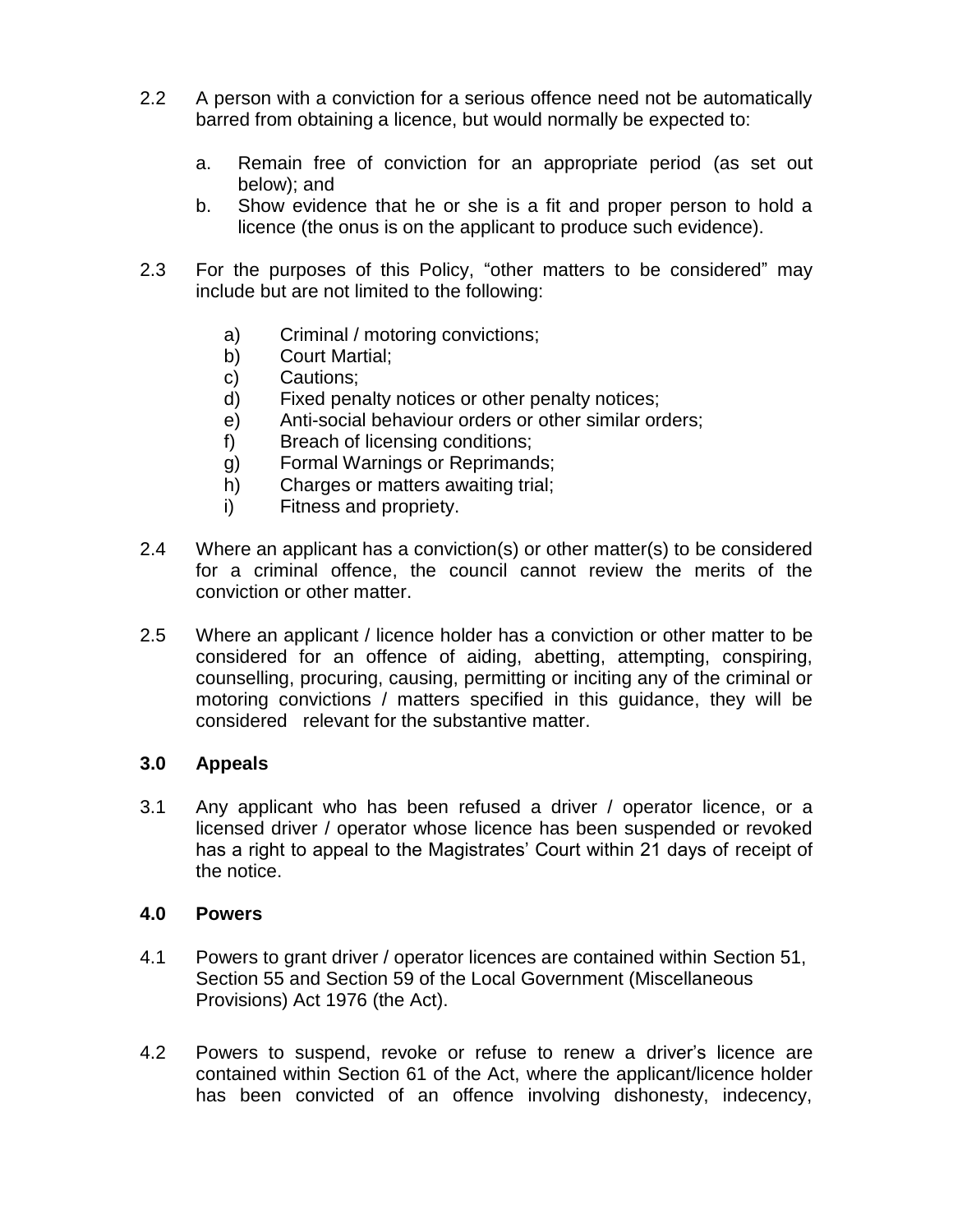violence; failure to comply with the provisions of the Town Police Clauses Act 1847; failure to comply with the provisions of Part II of the Local Government (Miscellaneous Provisions) Act 1976; or any other reasonable cause.

- 4.3 Section 61 (2B) allows the Licensing Authority, if it appears that in the interests of public safety, to suspend or revoke a driver's licence with immediate effect. A Decision Notice explaining why this decision has been taken will be issued to the driver and will have effect when the notice is given to the driver. The driver may appeal this decision but may not drive during the appeal period.
- 4.4 Section 62 of the Act allows the Licensing Authority to suspend, revoke or refuse to renew an operator's licence if the applicant/licence holder has been convicted of an offence under or non compliance with the provisions of Part II of the Act; or grounds of any conduct on the part of the operator which appears to the Council to render him unfit , or due to any material change since the licence was granted in any of the circumstances of the operator on the basis of which the licence was granted or any other reasonable cause.
- 4.5 The Rehabilitation of Offenders Act 1974 (Exceptions)(Amendment) Order 2002, allows the Licensing Authority to take into account all convictions recorded against an applicant or the holder of a private hire vehicle or hackney carriage driver's licence, whether spent or not. Therefore the Licensing Authority will have regard to all relevant convictions, particularly where there is a long history of offending or a recent pattern of repeat offending.

### **5.0 Consideration of disclosed criminal history**

- 5.1 Under the provisions of Sections 51, 55, and 59, of the Act, the Licensing Authority is required to ensure that an applicant for the grant or renewal of a driver / operator licence is a 'fit and proper' person to hold such a licence. However, if an applicant / licence holder has any matters to be considered, the Licensing Authority may take into account:
	- How relevant the offence(s) are to the licence being applied for;
	- How serious the offence(s) were;

:

- When the offence(s) were committed;
- The date of conviction and age of applicant at time of conviction;
- Sentence imposed by the court;
- Whether they form part of a pattern of offending;
- Any other factors that might be relevant.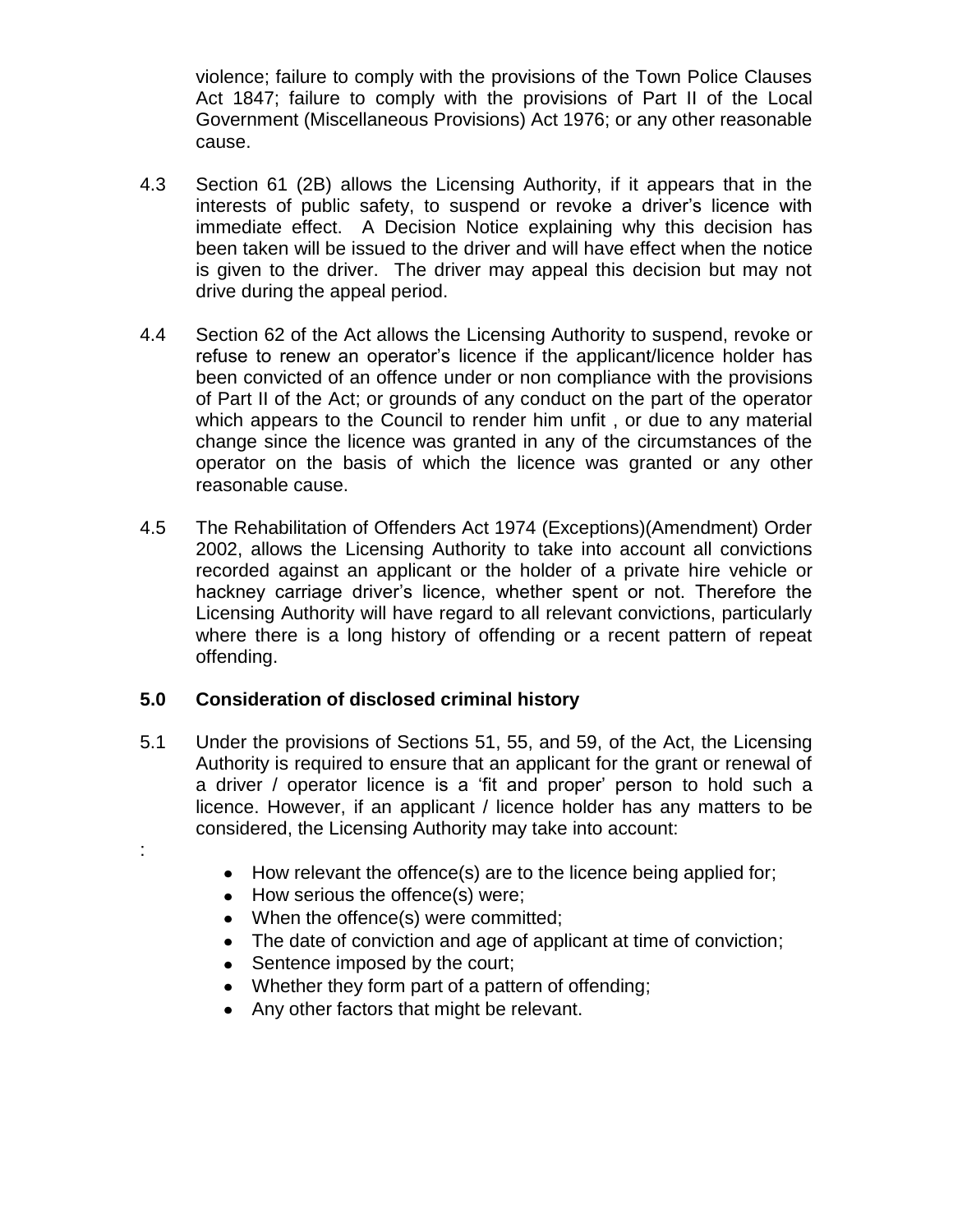## **6.0 Violence**

- 6.1 Licensed drivers have close regular contact with the public. A serious view will be taken with those who have a conviction(s) or other matter(s) to be considered involving violence. An application will normally be refused or existing licence suspended or revoked if the applicant / licence holder has a conviction for an offence that involved the loss of life.
- 6.2 In other cases anyone of a violent disposition is unlikely to be licensed until **at least 3 years** free of such conviction(s) or other matter(s) to be considered. However, given the range of the offences that involve violence, consideration must be given to the nature of the offence.
- 6.3 Unless there are exceptional circumstances, an application will normally be refused or existing licence suspended or revoked where the applicant / licence holder has a conviction for an offence such as:
	- Murder;
	- Manslaughter;
	- Manslaughter or culpable homicide while driving;
	- Terrorism offences:
	- Or any similar offences or offences which replace the above.
- 6.4 An application will normally be refused or an existing licence suspended or revoked where the applicant / licence holder has a conviction(s) or other matter(s) to be considered for an offence listed below and the conviction(s) or other matter(s) to be considered is **less than 10 years** prior to the date of application:
	- Actual bodily harm which is racially / religiously aggravated;
	- Arson:
	- Assault Police;
	- Common assault which is racially / religiously aggravated;
	- Criminal damage which is racially / religiously aggravated;
	- Grievous bodily harm with intent;
	- Malicious wounding or grievous bodily harm which is racially aggravated;
	- Possession of firearm;  $\bullet$
	- Resisting arrest;
	- Riot:
	- Robbery;
	- Violent disorder:
	- Similar offences or offences which replace the above.
- 6.5 An application will normally be refused or an existing licence suspended or revoked where the applicant / licence holder has a conviction(s) or other matter(s) to be considered for an offence listed below and the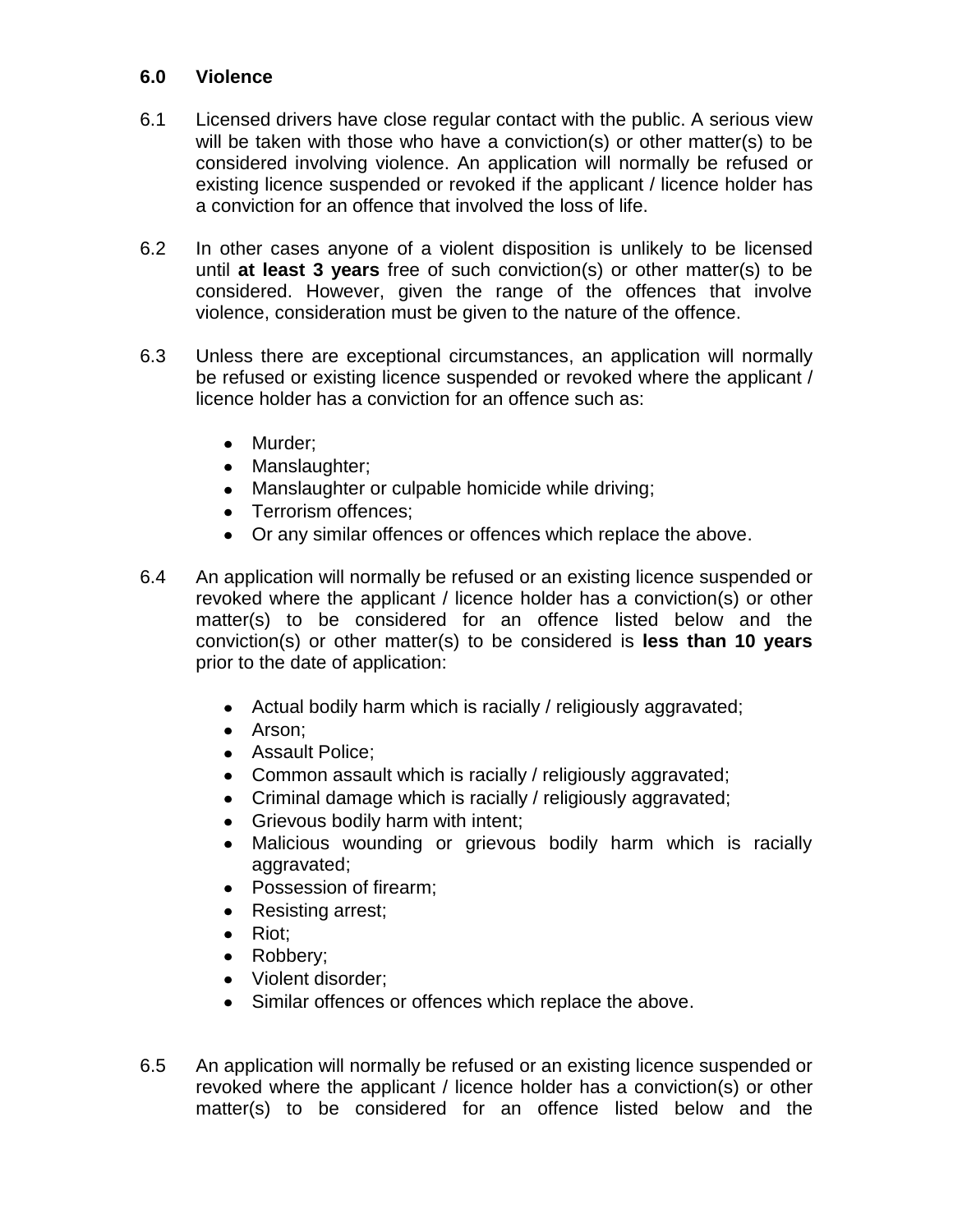conviction(s) or other matter(s) to be considered is **less than 3 years** prior to the date of application:

- Affray;
- Assault occasioning actual bodily harm;
- Common assault;
- Criminal damage:
- Obstruction;
- Possession of a weapon (or imitation weapon) or any other weapon related offence other than a firearm;
- S5 Public Order Act 1986 offence (harassment, alarm or distress);
- S.4 Public Order Act 1986 offence (fear of provocation of violence);
- S4A Public Order Act 1986 offence (intentional harassment, alarm or distress);
- Similar offences or offences which replace the above.
- 6.6 An application will normally be refused if an applicant has more than one conviction or other matter to be considered in the last **10 years** for an offence of a violent nature.

# **7.0 Sex and indecency offences**

- 7.1 As licensed drivers often carry unaccompanied and vulnerable passengers, a firm line is to be taken with those who have convictions or other matters to be considered for sexual offences. An application will normally be refused or existing licence suspended or revoked for convictions or other matters to be considered for the more serious sexual offences. For other offences, applicants will be expected to show a substantial period free of conviction or other matter to be considered for such offences before an application will be approved.
- 7.2 Unless there are exceptional circumstances, an application will normally be refused or an existing licence suspended or revoked where the applicant / licence holder has a conviction(s) or other matter(s) to be considered for an offence such as:
	- Assault by penetration;
	- Exploitation of prostitution;
	- Indecent assault;
	- Offences involving children or vulnerable adults;
	- Possession of indecent photographs, child pornography etc;
	- $\bullet$  Rape;
	- Sexual assault;
	- Trafficking for sexual or other exploitation;
	- Similar offences or offences that replace the above.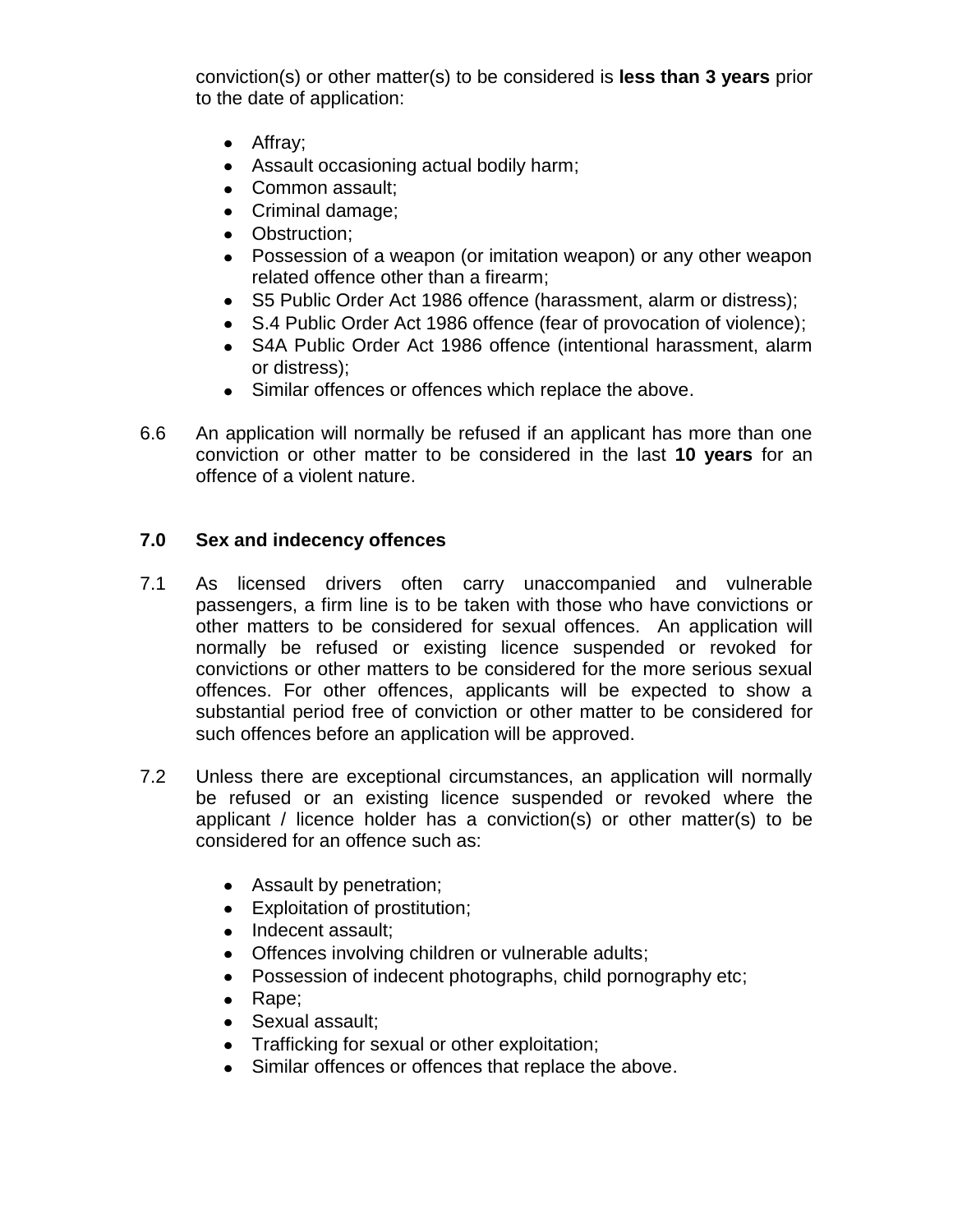- 7.3 An application will normally be refused or an existing licence suspended or revoked where the applicant / licence holder has a conviction(s) or other matter(s) to be considered for an offence listed below and the conviction(s) or other matter(s) to be considered is **less than 7 years** prior to the date of application:
	- Indecent exposure;
	- Soliciting (kerb crawling);
	- Similar offences or offences which replace the above.
- 7.4 In addition to the above the Licensing Authority is unlikely to grant a licence to any applicant who is currently on the Sex Offenders Register.
- 7.5 An application will normally be refused if an applicant has more than one conviction or other matter to be considered for a sexual offence.

# **8.0 Dishonesty**

- 8.1 An applicant or existing licence holder is expected to be a trustworthy person. They deal with cash transactions and valuable property which may be left in their vehicles. Licence holders are required to deposit such property with police within 24 hours. The widespread practice of delivering unaccompanied property is indicative of the trust that business people place in licensed drivers. Moreover, it is comparatively easy for a dishonest driver to defraud the public by demanding more than the legal or agreed fare, etc. Overseas visitors can be confused by our currency and may be vulnerable to an unscrupulous driver. For all these reasons, a serious view is taken of any conviction involving dishonesty.
- 8.2 An application will normally be refused or an existing licence suspended or revoked where the applicant / licence holder has a conviction(s) or other matter(s) to be considered for an offence listed below and the conviction or other matter to be considered is **less than 3 years** prior to the date of application:
	- Benefit fraud;
	- Burglary;
	- Conspiracy to defraud;
	- Forgery;
	- Fraud;
	- Handling or receiving stolen goods;
	- Obtaining money or property by deception;
	- Other deception;
	- Taking a vehicle without consent;
	- Theft;
	- Similar offences or offences which replace the above.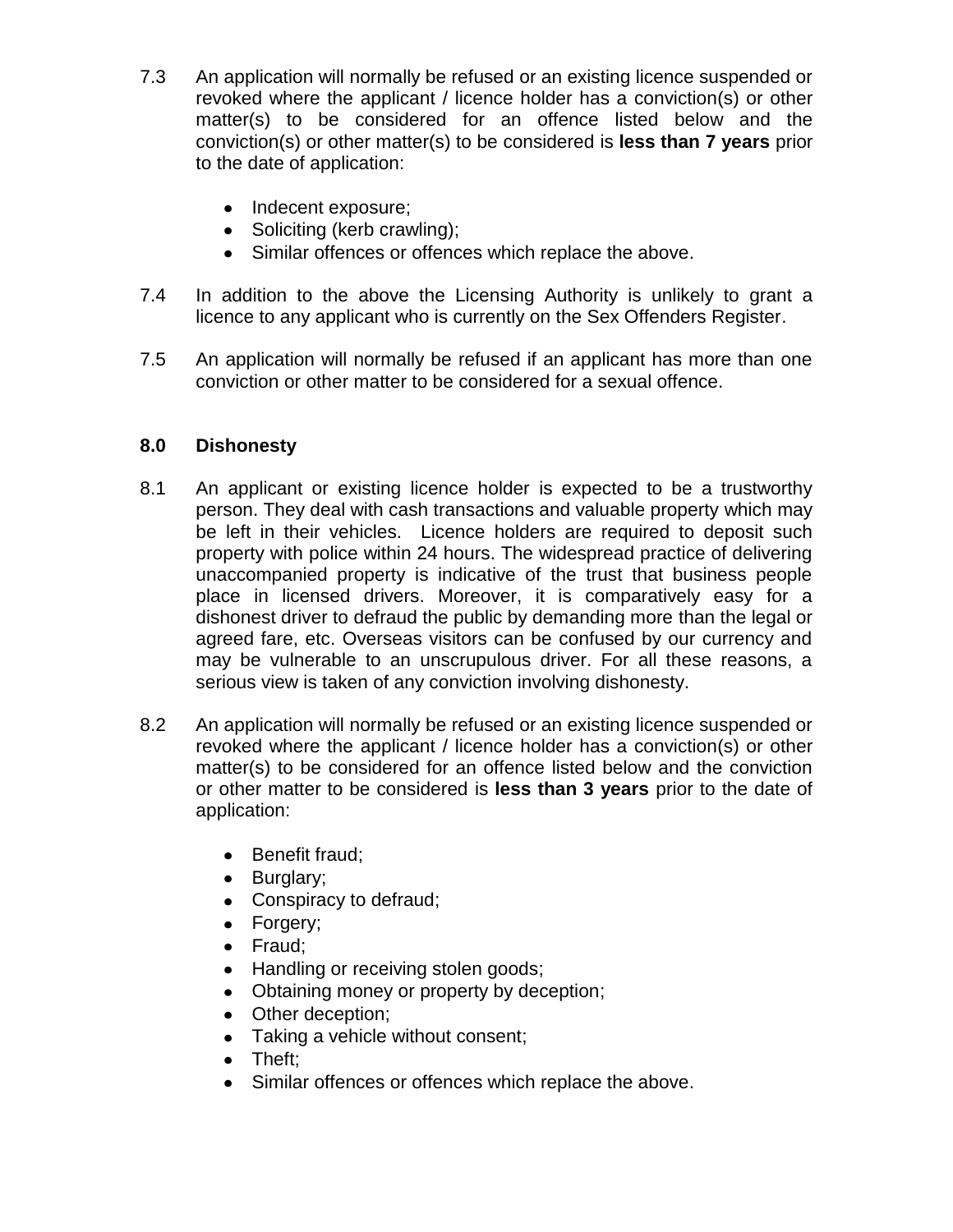## **9.0 Drugs**

- 9.1 A serious view is taken of any drug related offence. The Licensing Authority will consider the nature and quantity of the drugs involved within the following offences:
	- Cultivation of a controlled drug;
	- Importation of a controlled drug;
	- Production of a controlled drug;
	- Supply of a controlled drug;
	- Or similar offences.
- 9.2 An application will normally be refused or an existing licence suspended or revoked where the applicant / licence holder has a conviction(s) or other matter(s) to be considered for any of the above offences and has not been free of conviction(s) or other matters to be considered for **at least 5 years**.
- 9.3 An application will normally be refused or an existing licence suspended or revoked where the applicant has more than one conviction or other matter to be considered for offences related to the possession of drugs and has not been free of conviction or other matter to be considered for **at least 5 years**.
- 9.4 An application will normally be refused or an existing licence suspended or revoked where the applicant / licence holder has an isolated conviction or other matter to be considered for an offence related to the possession of drugs within **the last 3 years**. Consideration should be given to the nature and quantity of the drugs involved.
- 9.5 If there is evidence of persistent drugs use, misuse or dependency a specialist medical examination (in accordance with DVLA Group 2 medical standards) may be required. If the applicant was an addict then they would normally be required to show evidence of **3 years** free from drug taking.

### **10.0 Driving offences involving the loss of life**

- 10.1 A very serious view is to be taken of any applicant or existing licence holder who has a conviction or other matter to be considered for a driving offence that resulted in the loss of life.
- 10.2 An application will normally be refused or an existing licence suspended or revoked where the applicant / licence holder has a conviction(s) or other matter(s) to be considered for any of the offences listed below and has not been free of conviction or other matter to be considered for **7 years**.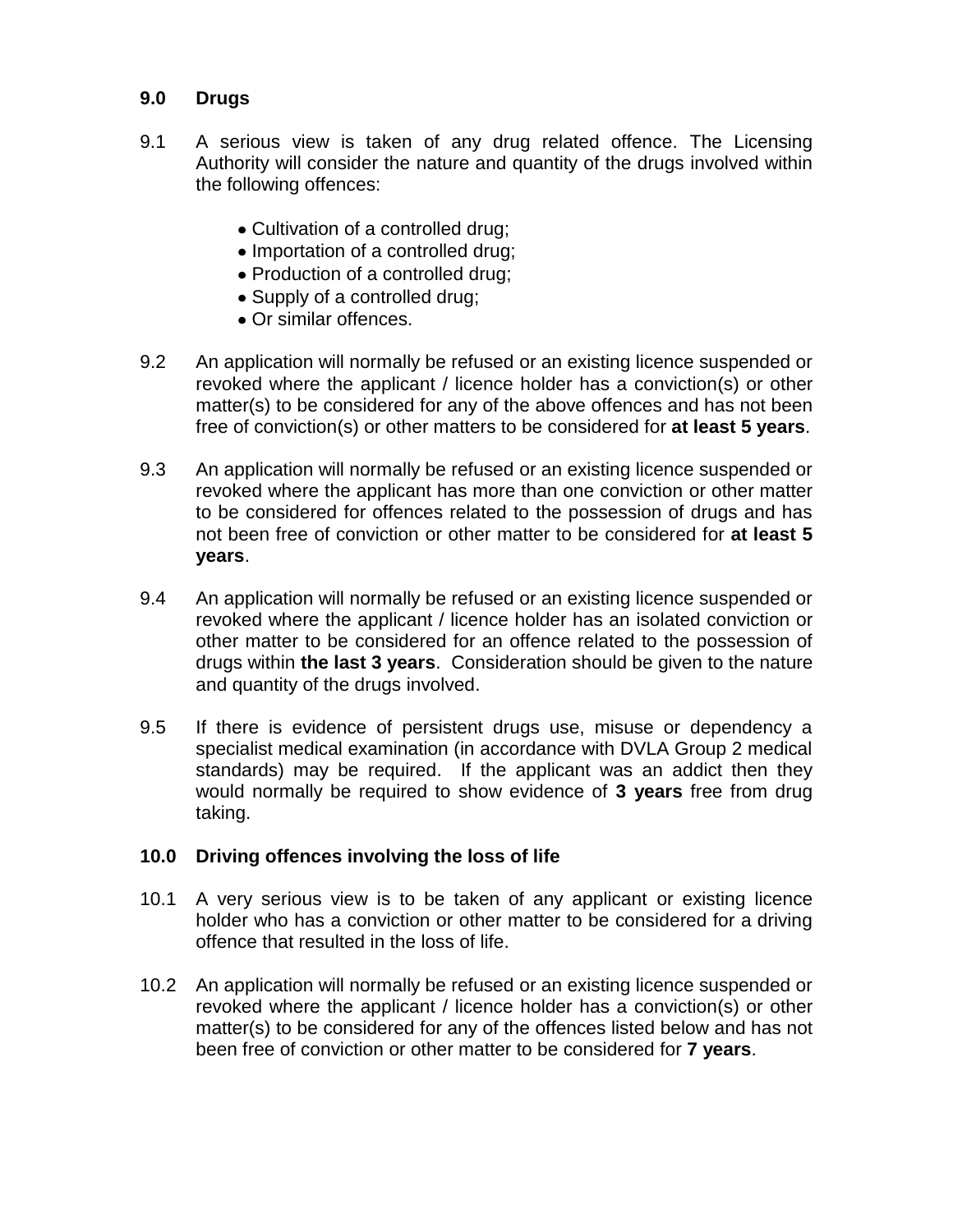- Causing death by careless driving whilst under the influence of drink or drugs;
- Causing death by dangerous driving;
- Or any similar offences.
- 10.3 An application will normally be refused or an existing licence suspended or revoked where the applicant / licence holder has a conviction(s) or other matter(s) to be considered for any of the offences listed below and has not been free of conviction or other matter to be considered for **5 years**.
	- Causing death by careless driving;
	- Causing death by driving: unlicensed, disqualified or uninsured drivers.

## **11.0 Drink driving/driving under the influence of drugs**

- 11.1 A serious view will be taken of a conviction(s) or other matter(s) to be considered for driving or being in charge of a vehicle while under the influence of alcohol / drugs. A single conviction or other matter to be considered may not result in an application being refused or an existing licence being suspended or revoked, provided that **at least 3 years** have elapsed since the ending of the disqualification. A conviction or other matter to be considered for 'refusing or failing to provide a specimen' will be treated in the same way.
- 11.2 Applicants with more than one conviction or other matter to be considered for driving or being in charge of a vehicle under the influence of alcohol / drugs or refusing or failing to provide a specimen are unlikely to be granted a licence unless a period of **10 years** has elapsed after the restoration of the driving licence following the last conviction or other matter to be considered.

### **12.0 Motoring Convictions**

- 12.1 Major Traffic Offences
- 12.2 For the purposes of this Policy the following motoring offences are classed as 'Major Traffic Offences':

|                  | $AC10$   Failing to stop after an accident                           |
|------------------|----------------------------------------------------------------------|
| AC20             | Failing to give particulars or to report an accident within 24 hours |
|                  | AC30   Undefined accident offences                                   |
| <b>BA10</b>      | Driving while disqualified by order of Court                         |
| <b>BA30</b>      | Attempting to drive while disqualified by order of Court             |
| DD <sub>40</sub> | Dangerous driving                                                    |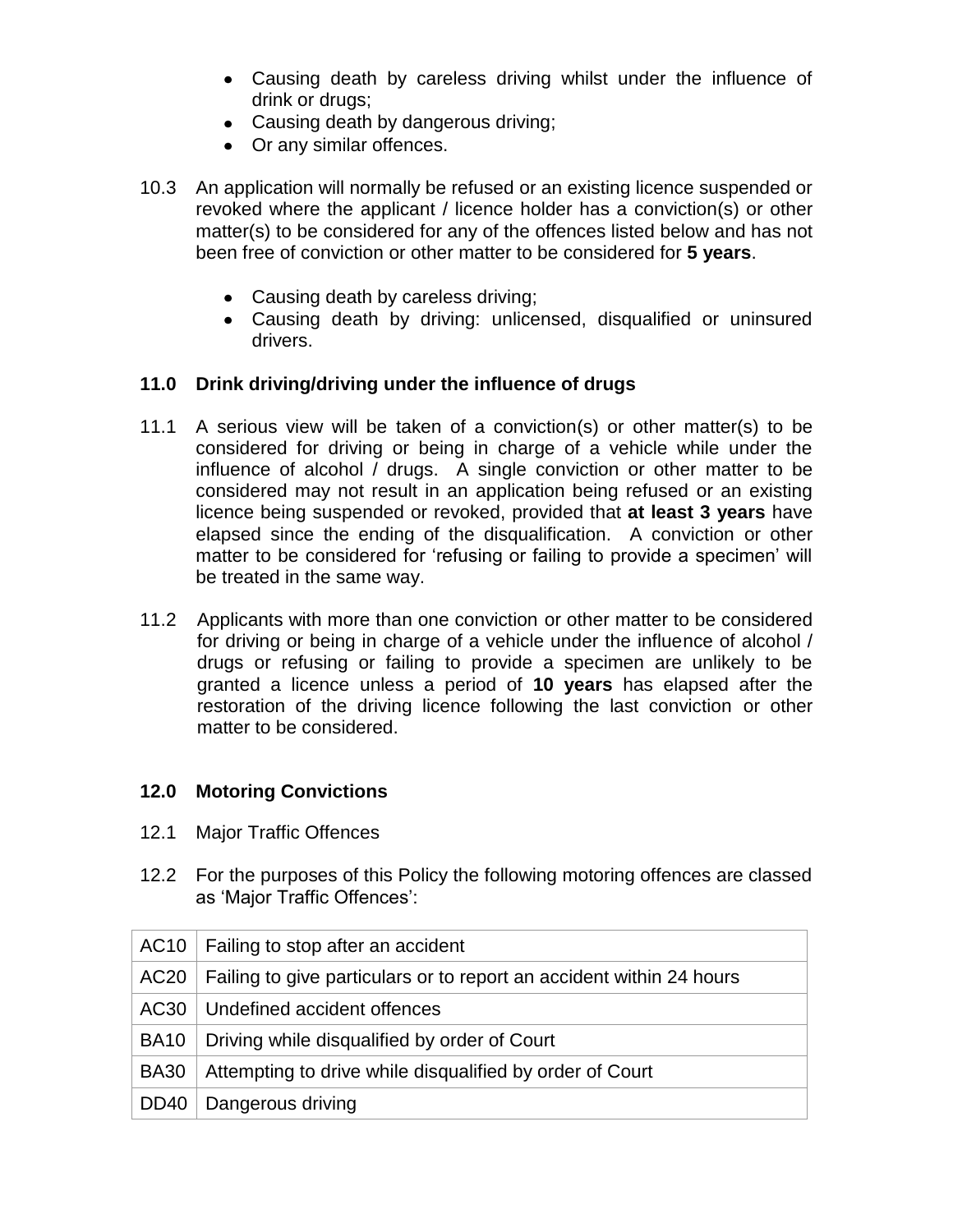| <b>DD90</b> | Furious driving                                                                       |
|-------------|---------------------------------------------------------------------------------------|
| <b>IN10</b> | Using a vehicle uninsured against third party risks                                   |
| <b>LC20</b> | Driving otherwise than in accordance with a licence                                   |
| LC30        | Driving after making a false declaration about fitness when applying for<br>a licence |
| <b>LC40</b> | Driving a vehicle having failed to notify a disability                                |
| <b>LC50</b> | Driving after a licence has been revoked or refused on medical grounds                |
| <b>MS50</b> | Motor racing on the highway                                                           |
| <b>MS60</b> | Offences not covered by other codes                                                   |
| <b>MS90</b> | Failure to give information as to identity of driver, etc.                            |
| <b>UT50</b> | Aggravated taking of a vehicle                                                        |

- 12.3 An application will normally be refused or an existing licence suspended or revoked where the applicant / licence holder has a conviction or other matter to be considered for a major traffic offence and has not been free of the conviction or other matter to be considered for **at least 6 months**.
- 12.4 An applicant with more than one Major Traffic Offence, within the last 5 years will normally be refused and no further application should be considered until a period of **at least 3 years** free from such convictions or other matters to be considered have elapsed.
- 12.5 If any conviction or other matter to be considered for a Major Traffic Offence results in a disqualification, applicants should refer to the section of these guidelines entitled "disqualification".

### 12.6 **Disqualification from driving**

- 12.7 The Licensing Authority will treat a period of a disqualification as being that which a driver would have been eligible to serve, and may disregard the decision of a court to waive or reduce a disqualification period either on the grounds of exceptional hardship under S.35 of the Road Traffic Offenders Act 1988 or for "special reasons" under S.34 of the Road Traffic Offenders Act 1988.
- 12.8 An application will normally be refused or an existing licence suspended or revoked where the applicant / licence holder has a recent conviction or other matter to be considered resulting in a period of disqualification of less than 56 days unless a period of **at least 6 months** has elapsed from the end of the disqualification period.
- 12.9 An application will normally be refused or an existing licence suspended or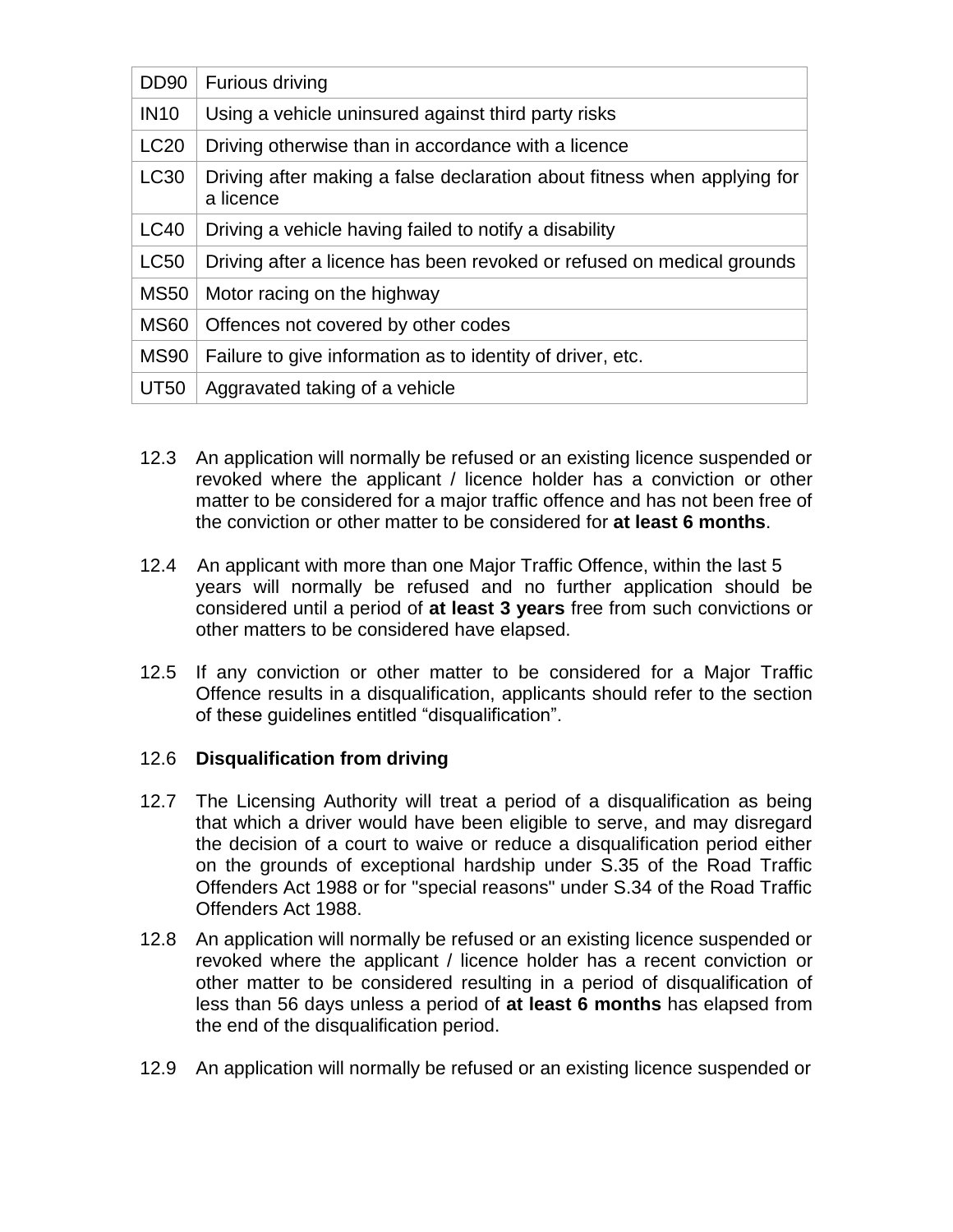revoked where the applicant / licence holder has a recent conviction or other matter to be considered resulting in a period of disqualification of up to 12 months unless a period of **at least 12 months** has elapsed from the end of the disqualification period.

- 12.10 An application will normally be refused or an existing licence suspended or revoked where the applicant / licence holder has a recent conviction or other matters to be considered resulting in a period of disqualification of 12 months or more, unless a period of **at least 18 months** has elapsed from the end of the disqualification period.
- 12.11 The Licensing Authority will not normally grant an application for a private hire or hackney carriage driver's licence from a person who has been disqualified from driving for a period of 5 years or more, unless a period of at least **7 years** has elapsed from the end of the disqualification period.

#### **13.0 Minor Traffic Offences**

- 13.1 Other Traffic Offences not listed within this policy will be treated as 'Minor Traffic Offences'. A minor driving offence is one that incurs between 1 and 3 penalty points.
- 13.2 Where an applicant / licence holder has one conviction or other matter to be considered for a minor driving offence, this will not usually result in refusal or suspension / revocation.
- 13.3 More than one minor traffic conviction or other matter to be considered may result in a refusal, particularly where there are several convictions or other matters to be considered for the same offence e.g. speeding. A licensed driver may be referred to the Licensing Committee where there are more than two offences.

### **14.0 Outstanding charges or summonses**

14.1 If the individual is the subject of an outstanding charge or summons their application can continue to be processed, but in the interest of public safety the matter will be considered and may be deferred for determination until proceedings are concluded.

#### **15.0 Non-conviction information**

15.1 If an applicant or existing licence holder has been arrested or charged, but not convicted, for a serious offence which suggests he/she could be a danger to the public, consideration should be given to refusing or suspending / revoking the application / licence.